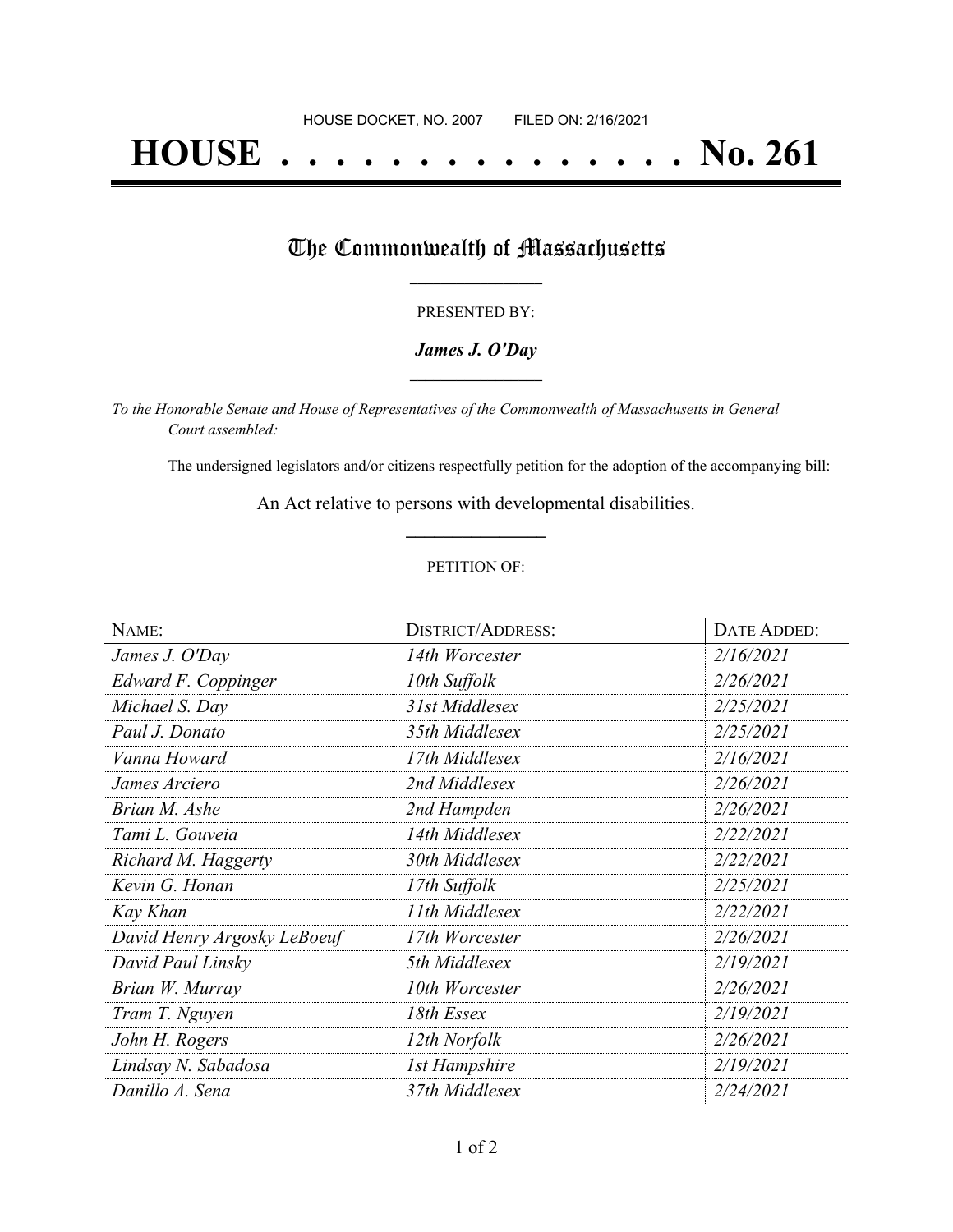| Daniel J. Hunt         | 13th Suffolk   | 2/26/2021  |
|------------------------|----------------|------------|
| Thomas A. Golden, Jr.  | 16th Middlesex | 3/2/2021   |
| Thomas P. Walsh        | 12th Essex     | 3/10/2021  |
| Hannah Kane            | 11th Worcester | 3/15/2021  |
| David F. DeCoste       | 5th Plymouth   | 3/22/2021  |
| Gerard J. Cassidy      | 9th Plymouth   | 3/22/2021  |
| James M. Murphy        | 4th Norfolk    | 3/22/2021  |
| Tommy Vitolo           | 15th Norfolk   | 3/25/2021  |
| Christine P. Barber    | 34th Middlesex | 3/30/2021  |
| Kate Lipper-Garabedian | 32nd Middlesex | 3/31/2021  |
| Michelle M. DuBois     | 10th Plymouth  | 4/1/2021   |
| Mary S. Keefe          | 15th Worcester | 4/1/2021   |
| Norman J. Orrall       | 12th Bristol   | 4/9/2021   |
| Mindy Domb             | 3rd Hampshire  | 5/1/2021   |
| Sonia Chang-Diaz       | Second Suffolk | 8/13/2021  |
| Natalie M. Higgins     | 4th Worcester  | 9/3/2021   |
| Marcos A. Devers       | 16th Essex     | 10/22/2021 |
| Adam J. Scanlon        | 14th Bristol   | 10/25/2021 |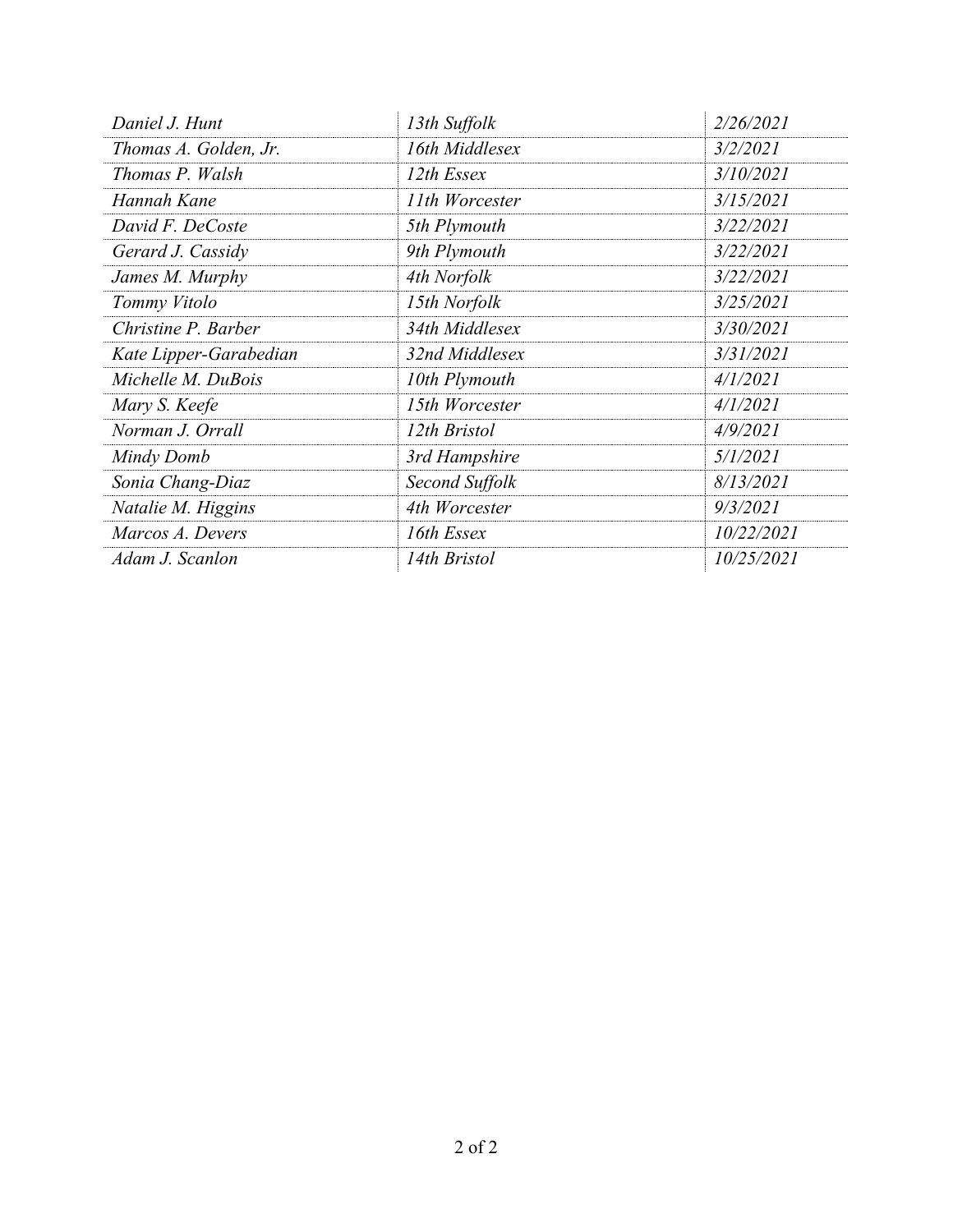## **HOUSE . . . . . . . . . . . . . . . No. 261**

By Mr. O'Day of West Boylston, a petition (accompanied by bill, House, No. 261) of James J. O'Day and others relative to persons with developmental disabilities. Children, Families and Persons with Disabilities.

### The Commonwealth of Massachusetts

**In the One Hundred and Ninety-Second General Court (2021-2022) \_\_\_\_\_\_\_\_\_\_\_\_\_\_\_**

**\_\_\_\_\_\_\_\_\_\_\_\_\_\_\_**

An Act relative to persons with developmental disabilities.

Be it enacted by the Senate and House of Representatives in General Court assembled, and by the authority *of the same, as follows:*

1 SECTION 1: Section 1 of Chapter 123B of the General Laws, as appearing in the 2018 2 Official Edition, is hereby amended by striking lines 18 through 37 and inserting in place thereof 3 the following:-

 "Person with a developmental disability," (1) an individual 5 years of age or older with a severe, chronic disability that: (i) is attributable to a mental or physical impairment or combination of mental and physical impairments; (ii) is manifested before the individual attains age 22; (iii) is likely to continue indefinitely; (iv) results in substantial function limitations in 3 or more of the following areas of major life activity: (1) self-care; (2) receptive and expressive language; (3) learning; (4) mobility; (5) self-direction; (6) capacity for independent living; and (7) economic self-sufficiency; and (v) reflects the individual's need for a combination and sequence of special, interdisciplinary or generic services, individualized supports or other forms of assistance that are of a lifelong or extended duration and are individually planned and